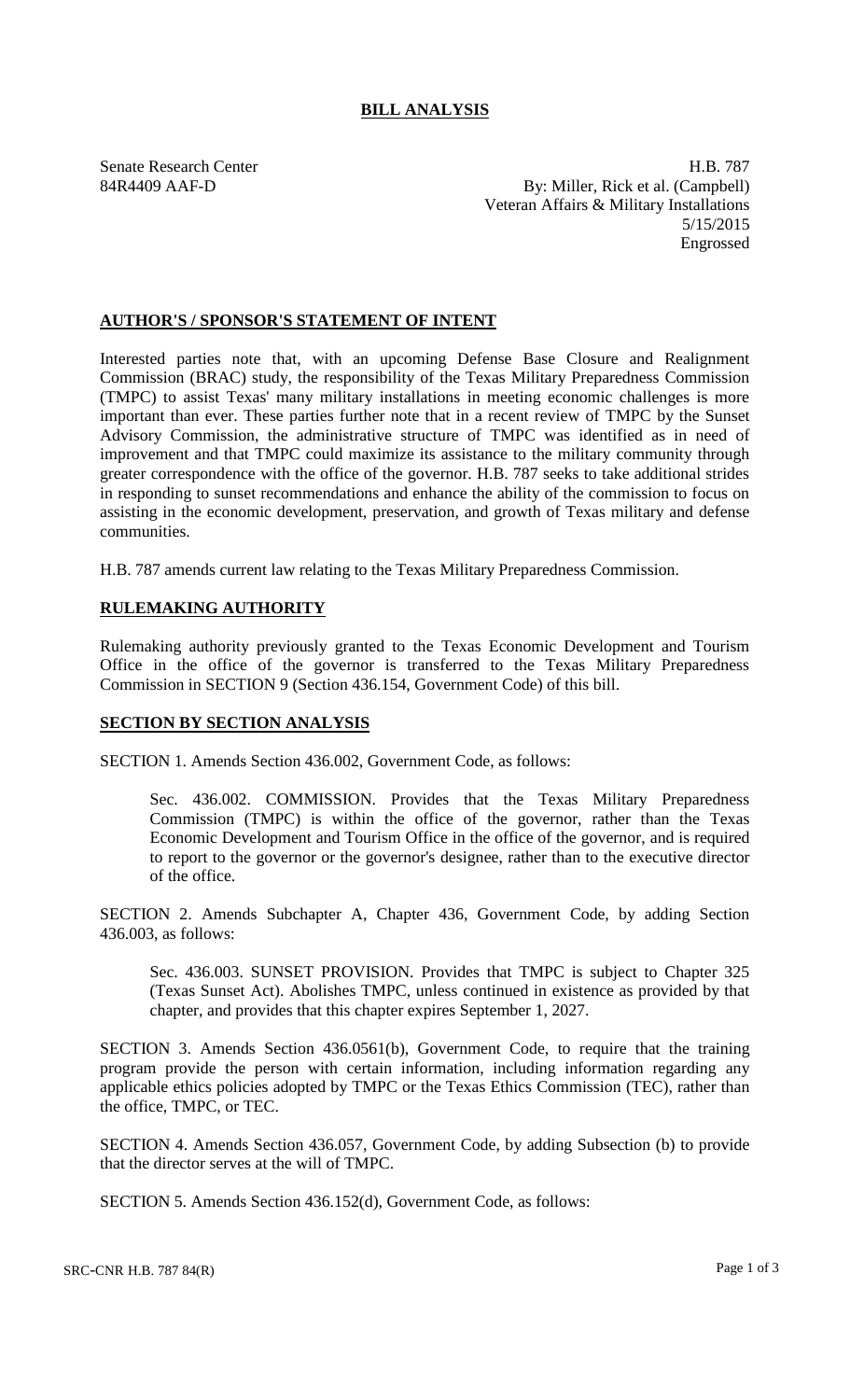(d) Requires TMPC to refer the defense community to the appropriate state agency that has an existing program to provide financing for each project identified in the community's military base or defense facility value enhancement statement that adds military or defense value to a military base or defense facility. Authorizes TMPC, rather than the office, if there is no existing program to finance a project, to provide a loan of financial assistance to the defense community for the project.

SECTION 6. Amends Sections 436.153(a) through (g), Government Code, as follows:

(a) Changes a reference to the office to TMPC.

(b) Requires TMPC, rather than the office, in receiving an application for a loan under this section, to confirm, rather than to confirm with TMPC, that the project adds military or defense value to the military base or defense facility.

(c) Changes references to the office to TMPC.

(d) Provides that if TMPC determines, rather than confirms, that the funds will be used to enhance the military or defense value of the military base or defense facility based on the base realignment and closure criteria, to overcome an action of the United States Department of Defense that will negatively impact the military base or defense facility, or for the recruitment or retention of a defense facility and determines that the project is financially feasible, TMPC, rather than the executive director of the office, may award a loan to the defense community for the project. Requires TMPC to enter into a written agreement with a defense community that is awarded a loan. Requires that the agreement contain the terms and conditions of the loan, including the loan repayment requirements. Deletes a reference to the office.

(e) Requires TMPC to notify the Texas Public Finance Authority (TPFA) of the amount of the loan and of the recipient of the loan and to request the authority to issue general obligation bonds in an amount necessary to fund the loan. Requires TMPC and TPFA to determine the amount and time of a bond issue to best provide funds for one or multiple loans. Changes references to the office to TMPC.

(f) and (g) Changes references to the office to TMPC.

SECTION 7. Amends Sections 436.1531(a), (c), (d), (e), and (f), Government Code, as follows:

(a) and (c) Changes references to the office to TMPC.

(d) Authorizes TMPC, if TMPC determines that the funds will be used to finance an economic development project that will reduce the negative effects of a defense base reduction on the defense community and determines that the project is financially feasible, to award a loan to the defense community for the project. Requires TMPC to enter into a written agreement with a defense community that is awarded a loan. Requires that the agreement contain the terms and conditions of the loan, including the loan repayment requirements. Changes references to the office to TMPC.

(e) and (f) Changes references to the office to TMPC.

SECTION 8. Amends Sections 436.1532(a), (c), (d), (e), and (f), Government Code, to change references to the office to TMPC.

SECTION 9. Amends Section 436.154, Government Code, as follows:

Sec. 436.154. LOAN PROCESS. (a) Requires TMPC, rather than the office, to adopt rules, in consultation with TPFA, that contain the criteria for evaluating the credit of a loan applicant and the financial feasibility of a project. Changes references to the office to TMPC.